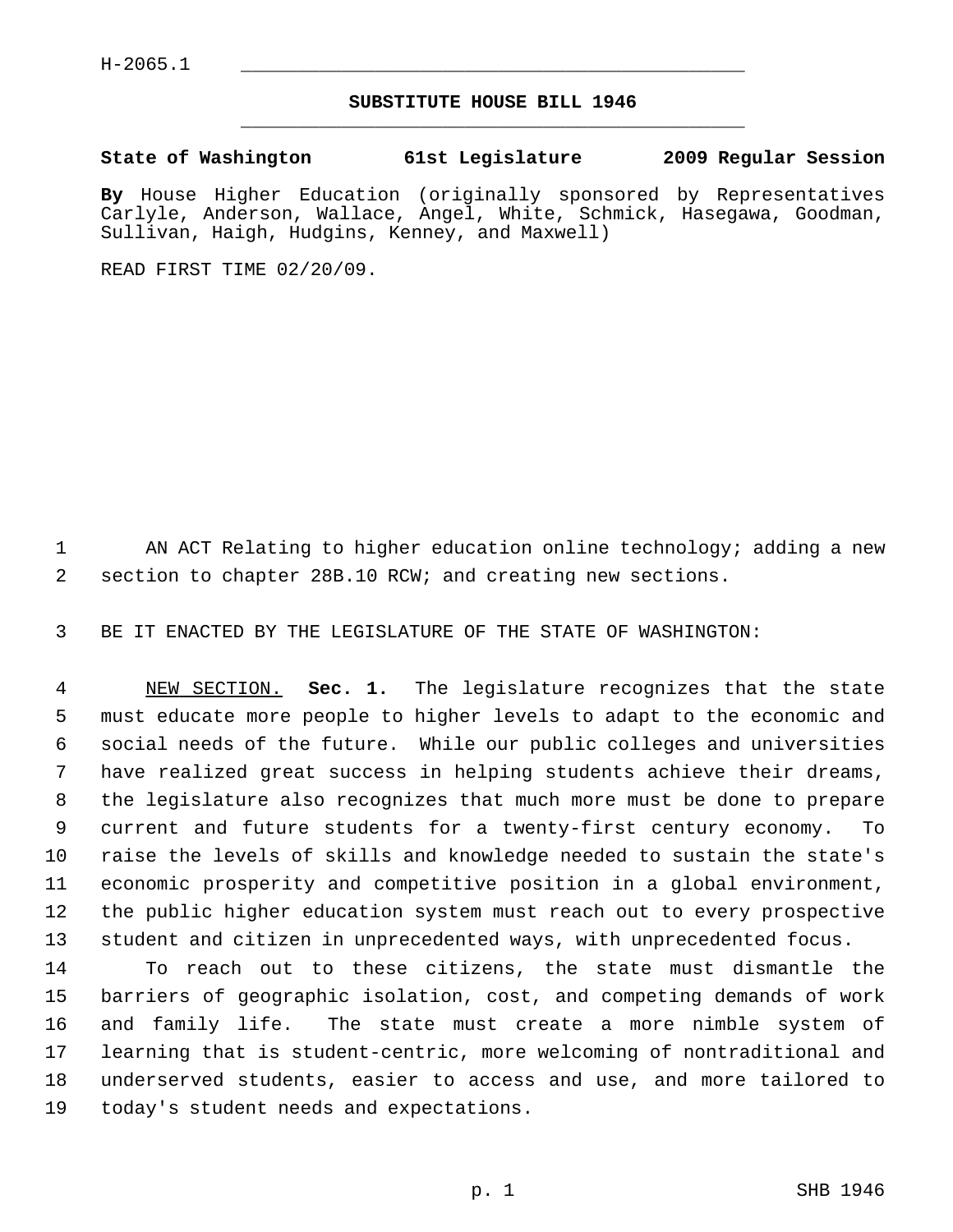1 Technology can play a key role in helping achieve this systemic 2 goal. While only a decade ago access to personal computers was widely 3 viewed a luxury, today computers, digital media, electronic 4 information, and content have changed the nature of how students learn 5 and instructors teach. This presents a vast, borderless opportunity to 6 extend the reach and impact of the state's public educational 7 institutions and educate more people to higher levels.

 8 Each higher education institution and workforce program serves a 9 unique group of students and as such, has customized its own technology 10 solutions to meet its emerging needs. While local solutions may have 11 served institutions of higher education in the past, paying for and 12 operating multiple technology solutions, platforms, systems, models, 13 agreements, and operational functionality for common applications and 14 support services no longer serves students or the state.

15 Today's students access education differently. Rather than 16 enrolling in one institution of higher education, staying two to four 17 years and graduating, today's learners prefer a cafeteria approach; 18 they often enroll in and move among multiple institutions - sometimes 19 simultaneously. Rather than sitting in lecture halls taking notes, 20 they may listen to podcasts of a lecture while grocery shopping or hold 21 a virtual study group with classmates on a video chat room. They may 22 prefer hybrid courses where part of their time is spent in the 23 classroom and part is spent online. They prefer online access for 24 commodity administrative services such as financial aid, admissions, 25 transcript services, and more.

26 Institutions of higher education not only must rethink teaching and 27 learning in a digital-networked world, but also must tailor their 28 administrative and student services technologies to serve the mobile 29 student who requires dynamic, customized information online and in real 30 time. Because these relationships are changing so fast and so 31 fundamentally, it is incumbent on the higher education system to 32 transform its practices just as profoundly.

33 Therefore, the legislature intends to both study and implement its 34 findings regarding how the state's public institutions of higher 35 education can share core resources in instructional, including library, 36 resources, student services, and administrative information technology 37 resources, user help desk services, faculty professional development, 38 and more. The study will examine how public institutions of higher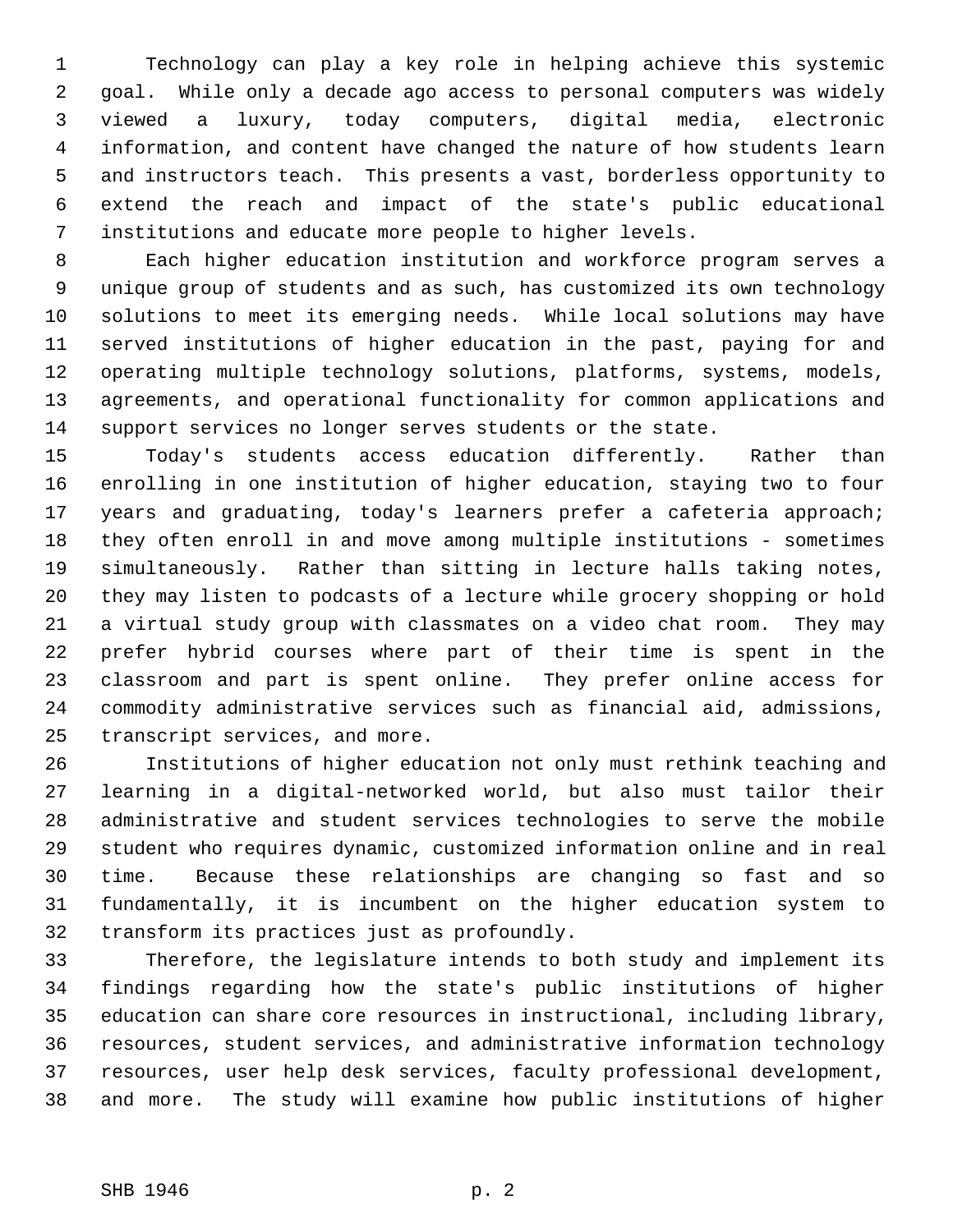1 education can pursue a strategy of implementing single, shared, 2 statewide commonly needed standards-based software, web hosting and 3 support service solutions that are cost-effective, easily integrated, 4 user-friendly, flexible, and constantly improving. The full range of 5 applications that serve students, faculty, and administration shall be 6 included. Expensive, proprietary, nonstandards-based customized 7 applications, databases and services, and other resources that do not 8 allow for the transparent sharing of information across institutions, 9 agencies, and educational levels, including K-12, are inconsistent with 10 the state's objective of educating more people to higher levels.

11 NEW SECTION. **Sec. 2.** A new section is added to chapter 28B.10 RCW 12 to read as follows:

13 All institutions of higher education are encouraged to use common 14 online learning technologies including, but not limited to, existing 15 learning management and web conferencing systems currently managed and 16 governed by the state board for community and technical colleges; and 17 share professional development materials and activities related to 18 effective use of these tools. The state board for community and 19 technical colleges may adjust existing vendor licenses to accommodate 20 and provide enterprise services for any interested institutions of 21 higher education. The common learning management system shall be 22 designed in a way that allows for easy sharing of courses, learning 23 objects, and other digital content among the institutions of higher 24 education. Institutions of higher education may begin migration to 25 these common systems immediately. The state board for community and 26 technical colleges shall convene representatives from each four-year 27 institution of higher education to develop a shared fee structure.

28 NEW SECTION. **Sec. 3.** (1) The higher education coordinating board 29 shall convene a higher education technology transformation task force 30 to improve the efficiency, effectiveness, and quality of education 31 relative to the strategic and operational use of technology in public 32 education.

33 (2) The task force shall be composed of one member from each public 34 four-year institution of higher education, six members from the 35 community and technical colleges, one faculty member from a four-year 36 institution of higher education, one faculty member from a community or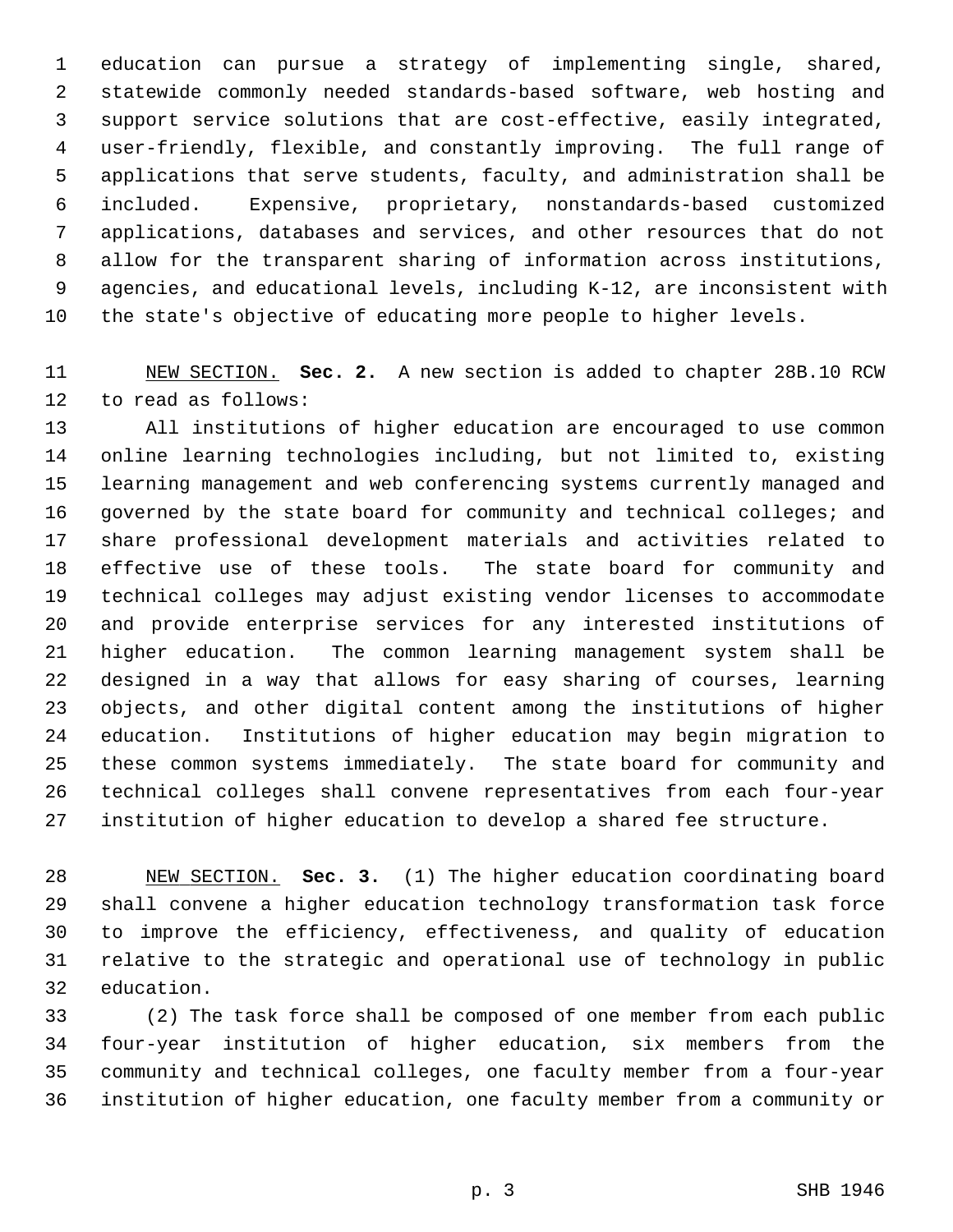1 technical college, and one member each from the state board for 2 community and technical colleges, the higher education coordinating 3 board, the workforce training and education coordinating board, the 4 department of information services, and the council of presidents. The 5 task force shall select a chair from its membership.

 6 (3) The task force shall prepare a report that includes a plan to 7 improve the efficiency, effectiveness, and quality of public higher 8 education relative to the strategic and operational use of technology 9 in higher education.

10 (4) In developing the plan, the institutions of higher education 11 and their partners, identified in this section, shall take the 12 following actions:

13 (a) Investigate similar efforts, strategies, programs, and options 14 in other states, of private providers of higher education in the state, 15 and global consortia related to:

16 (i) Online learning technologies including but not limited to: 17 Learning management, ePortfolio, web conferencing systems, and other 18 education applications;

19 (ii) Personalized online student services including but not limited 20 to: Recruitment, admissions, retention, advising, academic planning, 21 course catalogs, transfer, and financial aid management;

22 (iii) Integrated online administrative tools including but not 23 limited to: Student information management; financial management; 24 payroll; human resources; and data collection, reporting, and analysis;

25 (iv) Sharing library resources including but not limited to: 26 Copyrighted physical and e-books, and consolidated electronic journals 27 and research database licensing and other models;

28 (v) Methods and open licensing options for effectively sharing 29 digital content including but not limited to: Open courseware, open 30 textbooks, open journals, and open learning objects;

31 (vi) Methods for pooling, coordinating, and otherwise more 32 efficiently managing enrollments so colleges with extra enrollment 33 space in online courses can easily and efficiently make those spaces 34 available to students at other colleges, or to high school students 35 through existing dual-credit programs, without economic, governance, or 36 institutional penalty or disincentive from the provider or recipient 37 institution;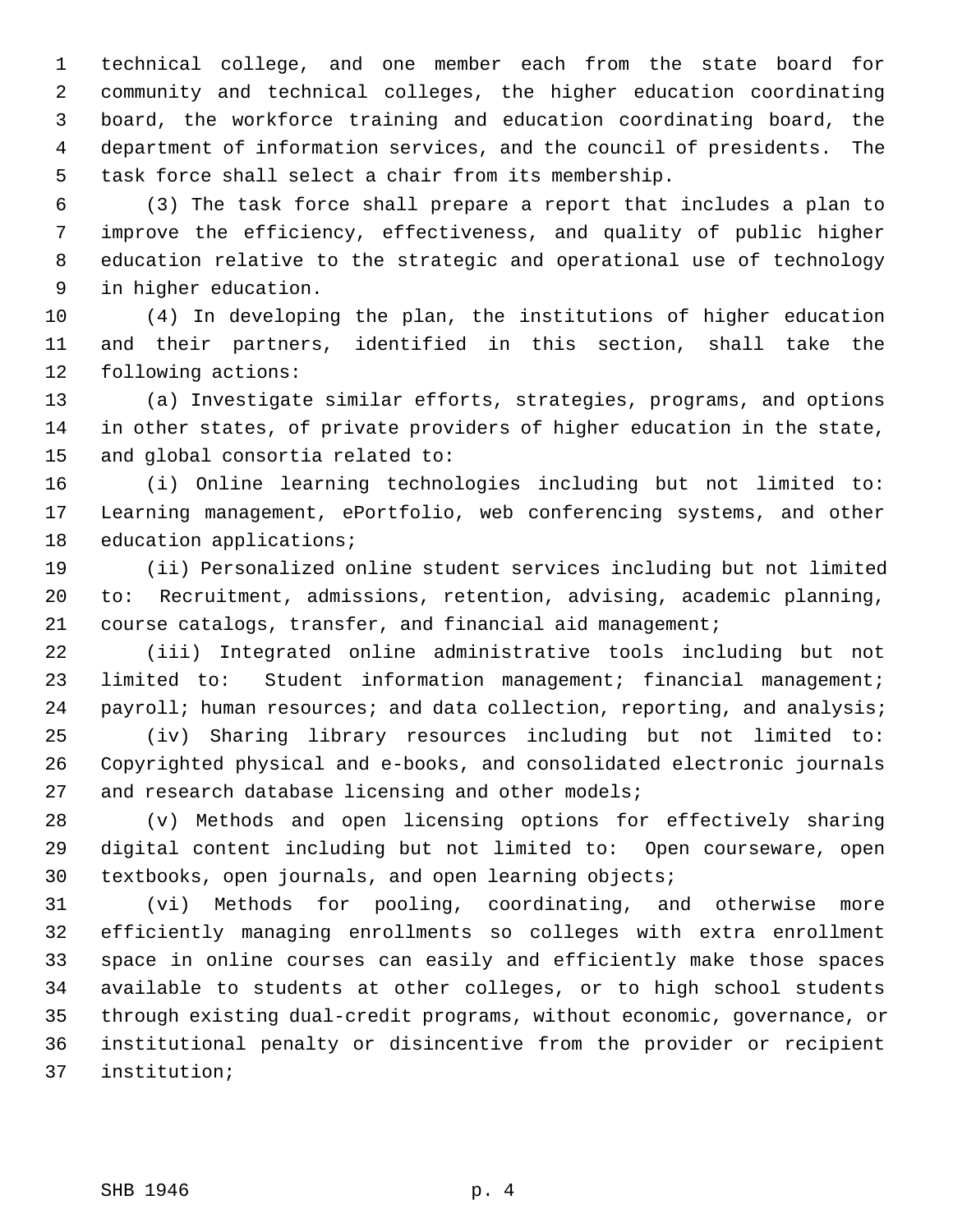1 (vii) Methods for ensuring online courses meet agreed upon 2 instructional guidelines, policies, and quality, and methods for 3 sharing these best practices to improve traditional courses' quality;

 4 (b) Develop a process and timeline for the implementation of a 5 statewide approach based on the investigation in (a) of this 6 subsection;

 7 (c) Focus on statewide capability and standards that enable the 8 efficient use of common applications, web hosting services, user 9 support, staff training, and consolidated software licenses and open 10 educational resources;

11 (d) Identify the metrics that can be used to gauge success;

12 (e) Conduct a comprehensive audit of existing resources used by 13 public institutions of higher education or agencies including but not 14 limited to technology-related: Employees; infrastructure; application 15 licenses and costs; web hosting facilities and services; digital 16 content licenses; student, faculty, and administrative applications and 17 services; and the amounts and uses of technology fees charged to 18 students. The failure of the individual public institution of higher 19 education or agency to fully, accurately, and thoroughly account for 20 these resources and fees in detail shall expressly be stated in the 21 task force report;

22 (f) Recommend strategies and specific tactics to: (i) Reduce 23 duplication of applications, web hosting, and support services; (ii) 24 effectively and efficiently use technology to share costs, data, and 25 faculty professional development; (iii) improve the quality of 26 instruction; and (iv) increase student access, transfer capability, and 27 the quality of student, faculty, and administration services; and

28 (g) Recommend governance models, funding models, and accountability 29 measures to achieve these and related objectives.

30 (5) Subject to funds for this specific purpose, the higher 31 education coordinating board shall engage an independent expert to 32 conduct an independent technical analysis of the findings of the 33 comprehensive technology audits outlined in subsection (4)(e) of this 34 section.

35 (6) The public institutions of higher education and their partners 36 shall jointly report their findings and recommendations to the 37 appropriate committees of the legislature by December 1, 2010. A